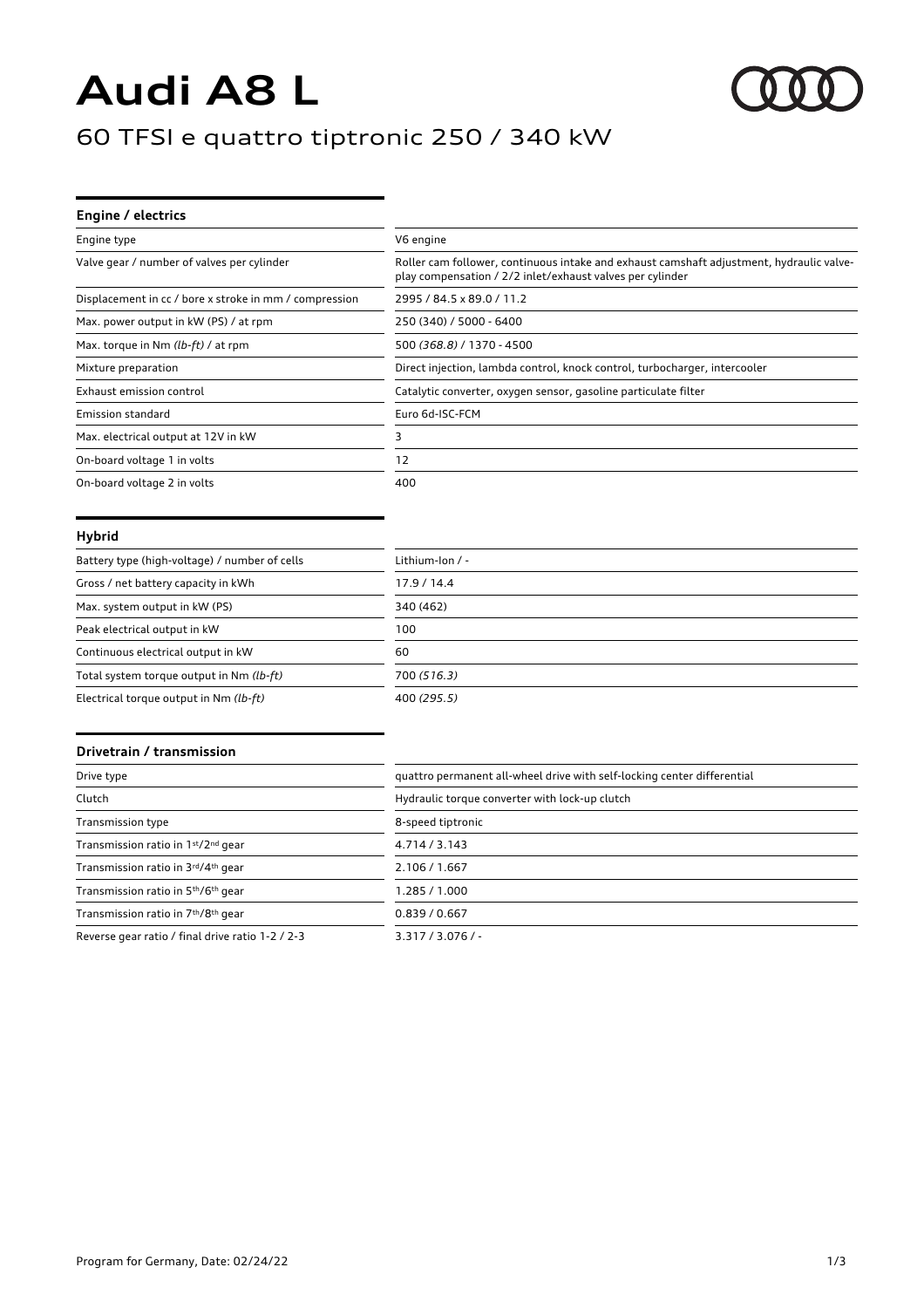### **Suspension / steering / brakes**

| Type and design of front-axle suspension    | 5-link front axle                                                                                                                                              |
|---------------------------------------------|----------------------------------------------------------------------------------------------------------------------------------------------------------------|
| Type and design of rear-axle suspension     | 5-link rear axle                                                                                                                                               |
| Tires (basic)                               | 255/45 R 19                                                                                                                                                    |
| Wheels (basic)                              | Cast aluminum flow forming 9 ] x 19                                                                                                                            |
| Steering                                    | Electromechanical progressive steering with speed-dependent power assistance                                                                                   |
| Steering ratio                              | 15,8                                                                                                                                                           |
| Turning circle in m (ft)                    | 12,9(42.3)                                                                                                                                                     |
| Brake system                                | ESC/ABS/EBD electromechanical brake booster with active storage; front: fixed aluminum<br>caliper; rear: Fist caliper with integrated electronic parking brake |
| Brake disk diameter front / rear in mm (in) | 400 / 350 (15.7 / 13.8)                                                                                                                                        |

## **Performance / range / acoustics**

| Top speed / electrical in km/h (mph)                    | 250 (155.3) (limited) / 135 (83.9)     |
|---------------------------------------------------------|----------------------------------------|
| System acceleration, 0-100 km/h (0-62.1 mph)            | 4.9                                    |
| Electrical range, combined according to WLTP in km (mi) | $60 - 54(37.3 - 33.6)$                 |
| Fuel type / octane value / fuel standard                | Electricity / Benzin / 95 / DIN EN 228 |

| Consumption / emission*                                                                        |                                                          |
|------------------------------------------------------------------------------------------------|----------------------------------------------------------|
| Efficiency class                                                                               | $A+++$                                                   |
| Electric power consumption, combined according to NEDC<br>in kWh/100 km (62.1 mi)              | $20.5 - 19.6$                                            |
| Fuel consumption, combined according to NEDC<br>in $1/100$ km (US mpg)                         | $2.1 - 2.0$ (112.0 - 117.6)                              |
| $CO2$ emissions, combined according to NEDC in g/km (g/mi)                                     | 49 - 45 (78.9 - 72.4)                                    |
| Servicing / guarantee (Germany)                                                                |                                                          |
| Service interval                                                                               | 30,000 km (18,641.1 mi) / 2 years, whichever comes first |
| Vehicle / paint / rust perforation quarantee                                                   | $2/3/12$ years                                           |
| Insurance classification in Germany:<br>third party / fully comprehensive / part-comprehensive | 20/29/29                                                 |

| Weights / loads                                                                         |                                                |
|-----------------------------------------------------------------------------------------|------------------------------------------------|
| Unladen weight without driver / with driver / gross weight<br>limit in kg (lb)          | 2340 / 2415 / 2950 (5158.8 / 5324.2 / 6503.6)  |
| Unladen weight without driver / with driver / gross weight<br>limit optional in kg (lb) | 2405 / 2480 / 2950 (5302.1 / 5467.5 / 6503.6)  |
| Front / rear axle load limit in kg (lb)                                                 | 1500 / 1550 (3306.9 / 3417.2)                  |
| Trailer load limit on 8% / 12% gradient, braked // unbraked<br>in $kg(lb)$              | 2300 / 2300 // 750 (5070.6 / 5070.6 // 1653.5) |
| Roof load limit / permissible nose weight in kg (lb)                                    | 75 / 95 (165.3 - 198.4)                        |